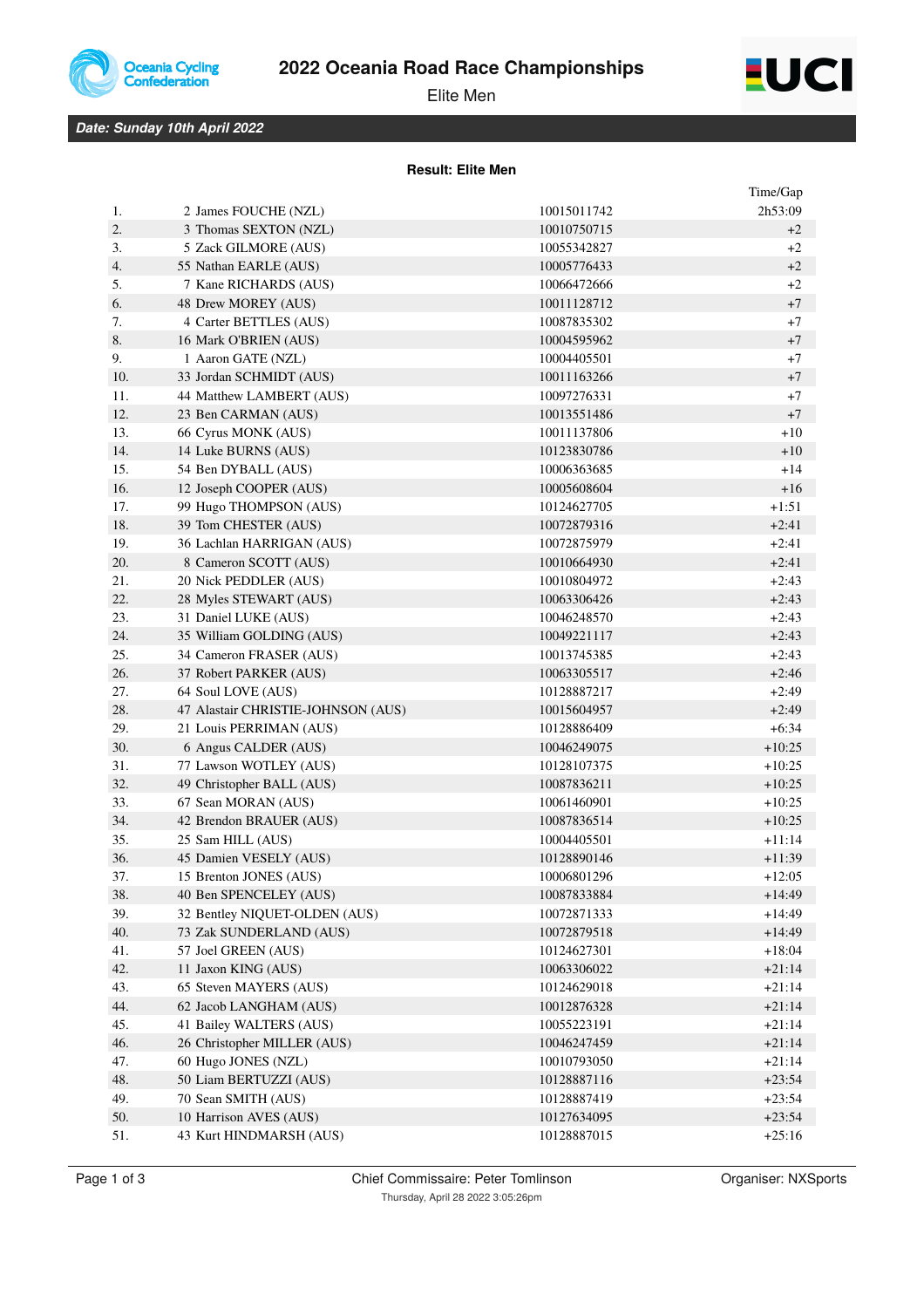

# **2022 Oceania Road Race Championships**



Elite Men

*Date: Sunday 10th April 2022*

### **Result: Elite Men (continued)**

|        |                              |             | Time/Gap |
|--------|------------------------------|-------------|----------|
| 52.    | 19 Jack GEEVES (AUS)         | 10128890752 | $+28:55$ |
| 53.    | 53 Brandon CONWAY (AUS)      | 10015605058 | $+33:59$ |
|        |                              |             |          |
| $d$ nf | 9 Craig WIGGINS (AUS)        | 10011160135 |          |
| dnf    | 13 Edward OINGERANG (GUM)    | 10117372812 |          |
| dnf    | 17 Ryan THOMAS (AUS)         | 10009778186 |          |
| dnf    | 18 Beau HARPER (AUS)         | 10128886308 |          |
| dnf    | 22 Scott REYNOLDS (AUS)      | 10049208787 |          |
| dnf    | 24 Jesse COYLE (AUS)         | 10046250388 |          |
| dnf    | 27 Cooper SAYERS (AUS)       | 10011147001 |          |
| dnf    | 29 Alexandre EVEILLARD (NCL) | 10108418193 |          |
| $d$ nf | 30 Fintan CONWAY (AUS)       | 10055225013 |          |
| dnf    | 38 Timothy CAMERON (AUS)     | 10009642992 |          |
| $d$ nf | 51 Angus LYONS (AUS)         | 10011128611 |          |
| dnf    | 58 Sam HALLAM (AUS)          | 10127437974 |          |
| $d$ nf | 59 Troy HERFOSS (AUS)        | 10013715275 |          |
| $d$ nf | 63 Conor LEAHY (AUS)         | 10055347372 |          |
| $d$ nf | 74 James THOMPSON (AUS)      | 10013740941 |          |
| dnf    | 76 Jordan VILLANI (AUS)      | 10072875272 |          |
| $d$ nf | 78 Sutton HENNING (AUS)      | 10100624245 |          |
| dnf    | 79 Alistair DONOHOE (AUS)    | 10008871440 |          |

• Average speed of the winner: 42.80 km/h

• Number of starters: 72

Riders abandoning the race: 18

### **Result: U23 Men**

|     |                                  |             | Time/Gap |
|-----|----------------------------------|-------------|----------|
| 1.  | 84 Brady GILMORE (AUS)           | 10112349727 | 2h53:09  |
| 2.  | 108 Dylan GEORGE (AUS)           | 10043855195 | $+2$     |
| 3.  | 107 Matthew DINHAM (AUS)         | 10049207171 | $+2$     |
| 4.  | 95 Fergus BROWNING (AUS)         | 10100628689 | $+2$     |
| 5.  | 96 Liam JOHNSTON (AUS)           | 10087839342 | $+2$     |
| 6.  | 93 Liam WALSH (AUS)              | 10072876181 | $+2$     |
| 7.  | 98 Elliot SCHULTZ (AUS)          | 10055223801 | $+2$     |
| 8.  | 129 William MOLONEY-MORTON (AUS) | 10063305416 | $+2$     |
| 9.  | 106 Max CAMPBELL (AUS)           | 10124848680 | $+5$     |
| 10. | 111 Rhys ROBOTHAM (AUS)          | 10072877595 | $+7$     |
| 11. | 115 Josh BURNETT (NZL)           | 10069080653 | $+10$    |
| 12. | 136 Matthew GREENWOOD (AUS)      | 10124128153 | $+10$    |
| 13. | 82 Logan CURRIE (NZL)            | 10054377978 | $+10$    |
| 14. | 81 Declan TREZISE (AUS)          | 10086775372 | $+1:51$  |
| 15. | 92 Ronan TEESE (AUS)             | 10100629905 | $+1:51$  |
| 16. | 120 James FORBES (AUS)           | 10100627275 | $+2:17$  |
| 17. | 90 Andy SAMPSON (AUS)            | 10112360538 | $+2:43$  |
| 18. | 86 Mitchell MCGOVERN (AUS)       | 10100631712 | $+2:43$  |
| 19. | 87 Daniel POTTER (AUS)           | 10112360235 | $+2:43$  |
| 20. | 91 Aiden TEESE (AUS)             | 10100629804 | $+2:49$  |
| 21. | 88 William THOMAS (AUS)          | 10112361851 | $+8:51$  |
| 22. | 103 Jack SCHOUTEN (AUS)          | 10092411375 | $+10:25$ |